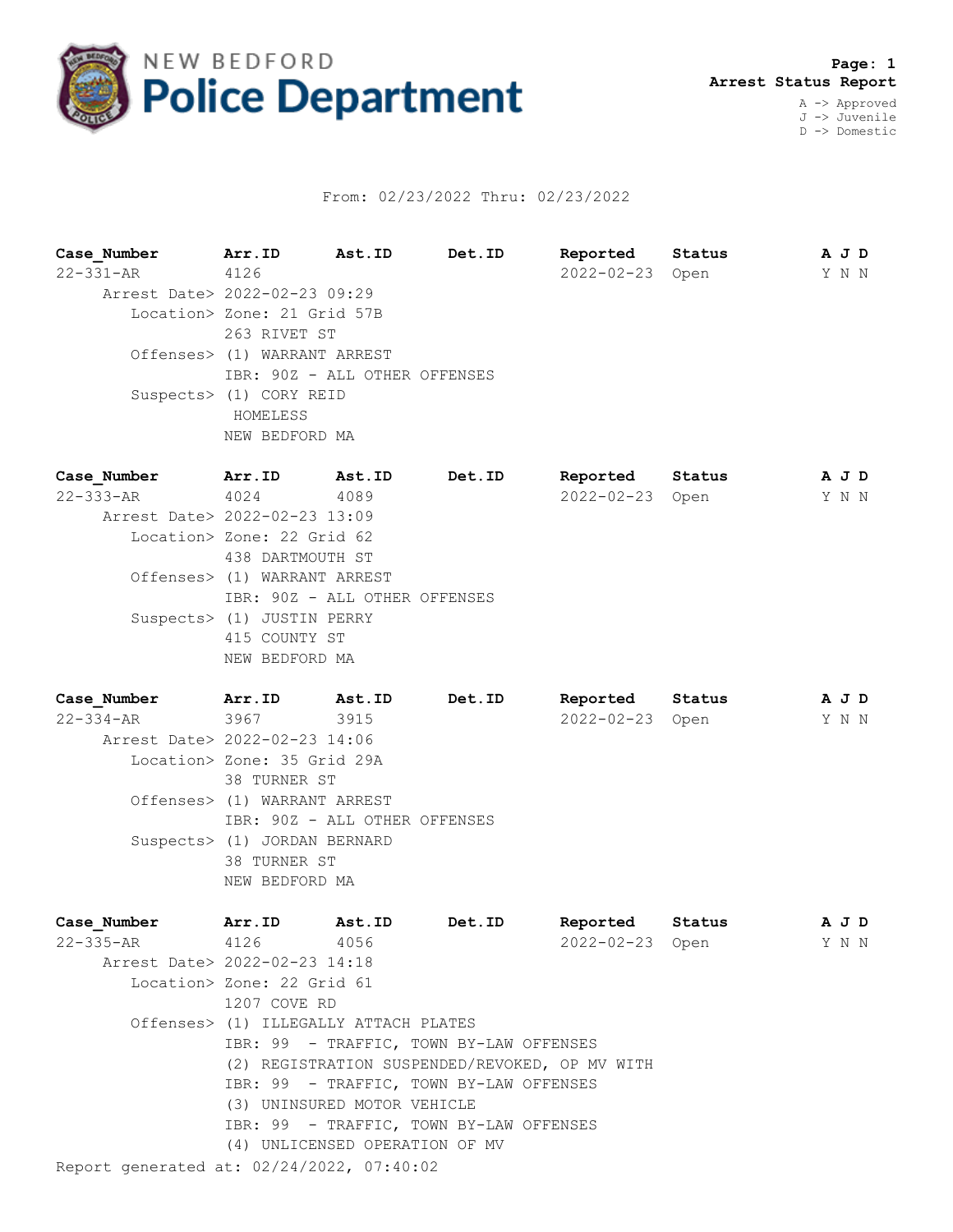

A -> Approved J -> Juvenile D -> Domestic

 IBR: 99 - TRAFFIC, TOWN BY-LAW OFFENSES (5) WARRANT ARREST IBR: 90Z - ALL OTHER OFFENSES Suspects> (1) JOELLEN VELEZ 562 UNION ST NEW BEDFORD MA

| Case Number                   | Arr.ID                             | <b>Ast.ID</b> | <b>Det.ID</b>                           | Reported        | Status | A J D |  |
|-------------------------------|------------------------------------|---------------|-----------------------------------------|-----------------|--------|-------|--|
| $22 - 336 - AR$ 4126          |                                    | 4056          |                                         | 2022-02-23 Open |        | Y N N |  |
| Arrest Date> 2022-02-23 14:49 |                                    |               |                                         |                 |        |       |  |
|                               | Location> Zone: 22 Grid 61         |               |                                         |                 |        |       |  |
|                               | 1207 COVE RD                       |               |                                         |                 |        |       |  |
|                               | Offenses> (1) SEAT BELT, FAIL WEAR |               |                                         |                 |        |       |  |
|                               |                                    |               | IBR: 99 - TRAFFIC, TOWN BY-LAW OFFENSES |                 |        |       |  |
|                               | (2) WARRANT ARREST                 |               |                                         |                 |        |       |  |
|                               | IBR: 90Z - ALL OTHER OFFENSES      |               |                                         |                 |        |       |  |
|                               | Suspects> (1) EVIN AMADO           |               |                                         |                 |        |       |  |
|                               | 171 AOUIDNECK ST                   |               |                                         |                 |        |       |  |
|                               | NEW BEDFORD MA                     |               |                                         |                 |        |       |  |

| Case Number                   | Arr.ID                                             | Ast.ID                            | Det.ID | Reported        | Status |  | A J D |  |  |
|-------------------------------|----------------------------------------------------|-----------------------------------|--------|-----------------|--------|--|-------|--|--|
| $22 - 339 - AR$               | 4033                                               |                                   |        | 2022-02-23 Open |        |  | Y N N |  |  |
| Arrest Date> 2022-02-23 16:58 |                                                    |                                   |        |                 |        |  |       |  |  |
| Location> Zone: 32 Grid 26A   |                                                    |                                   |        |                 |        |  |       |  |  |
|                               | 87 MYRTLE ST                                       |                                   |        |                 |        |  |       |  |  |
|                               | Offenses> (1) WARRANT ARREST (DOCKET:1933CR003504) |                                   |        |                 |        |  |       |  |  |
|                               |                                                    | IBR: 90Z - ALL OTHER OFFENSES     |        |                 |        |  |       |  |  |
|                               |                                                    | Suspects> (1) DARLENE MUNIZ-ROMAN |        |                 |        |  |       |  |  |
|                               | 87 MYRTLE ST                                       |                                   |        |                 |        |  |       |  |  |
|                               | NEW BEDFORD MA                                     |                                   |        |                 |        |  |       |  |  |

**Case\_Number Arr.ID Ast.ID Det.ID Reported Status A J D** Case\_Number Arr.ID Ast.ID Det.ID Reported Status AJD<br>22-340-AR 4028 2022-02-23 Open Y N N Arrest Date> 2022-02-23 17:15 Location> Zone: 32 Grid 23 237 ASHLEY BLVD Offenses> (1) WARRANT ARREST IBR: 90Z - ALL OTHER OFFENSES Suspects> (1) KOREN COLLINS 246 SHAW ST NEW BEDFORD MA

**Case\_Number Arr.ID Ast.ID Det.ID Reported Status A J D** 22-341-AR 4004 4058 2022-02-23 Open Y N N Arrest Date> 2022-02-23 19:13 Location> Zone: 32 Grid 26A 117 WELD ST Offenses> (1) OUI-LIQUOR OR .08% IBR: 90D - DRIVING UNDER THE INFLUENCE

Report generated at: 02/24/2022, 07:40:02